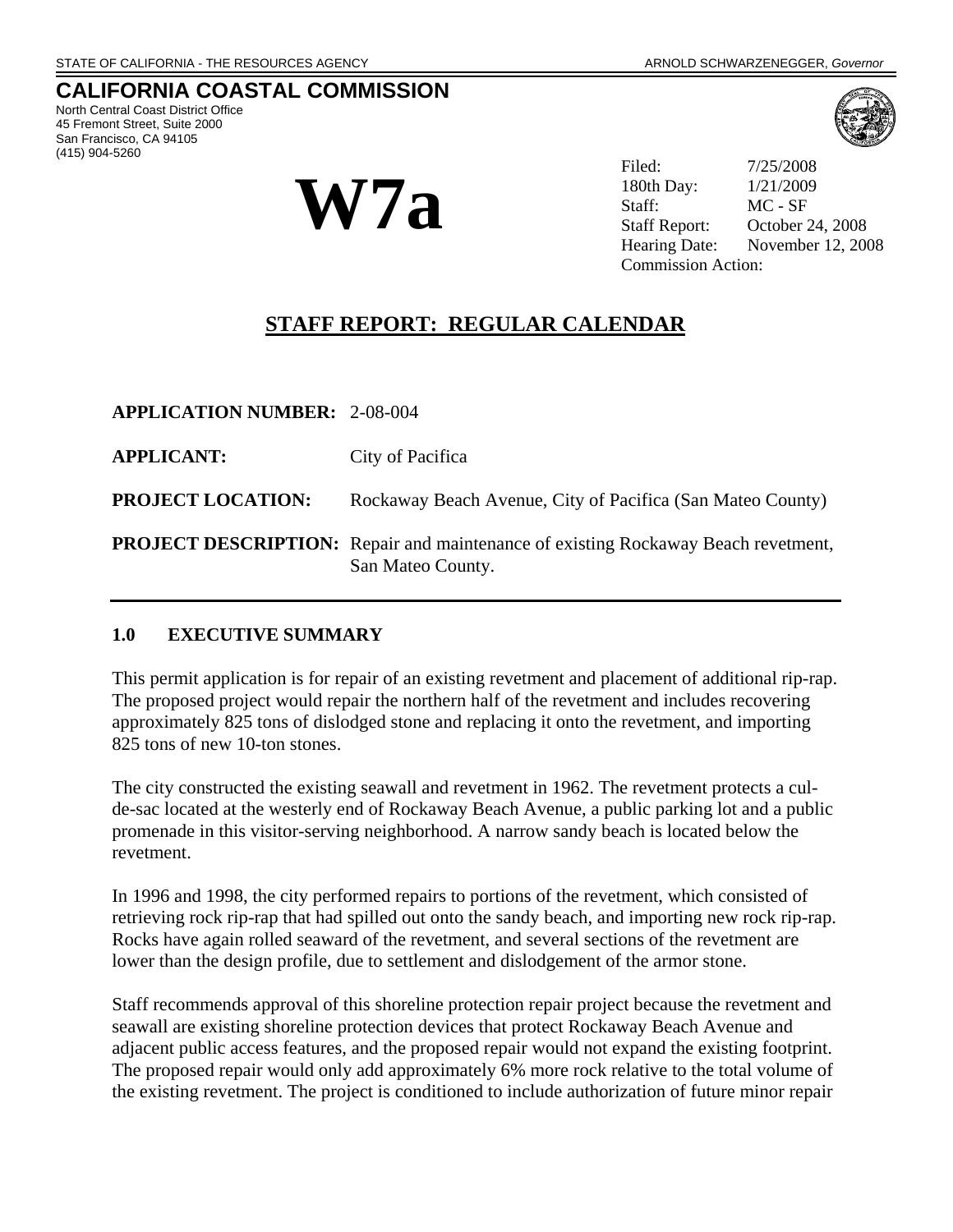and maintenance, and to require a shoreline protection monitoring plan, which will ensure the structural integrity of the wall and prevent dislodged rocks or debris from impeding public access to the beach.

## **2.0 STAFF RECOMMENDATION**

The staff recommends that the Commission adopt the following resolution to approve Coastal Development Permit No. 2-08-004 subject to the conditions in Sections 2.1 and 2.2 below.

### *Motion:*

I move that the Commission approve the coastal development permit no. 2-08-004 subject to conditions pursuant to the staff recommendations.

## *Staff Recommendation of Approval:*

Staff recommends a **YES** vote. Passage of this motion will result in approval of the permit as conditioned and adoption of the following resolution and findings. The motion passes only by affirmative vote of a majority of the Commissioners present.

### *Resolution to Approve the Permit:*

The Commission hereby approves a coastal development permit for the proposed development and adopts the findings set forth below on grounds that the development as conditioned will be in conformity with the policies of Chapter 3 of the Coastal Act and will not prejudice the ability of the local government having jurisdiction over the area to prepare a Local Coastal Program conforming to the provisions of Chapter 3 of the Coastal Act. Approval of the permit complies with the California Environmental Quality Act because either (1) feasible mitigation measures and/or alternatives have been incorporated to substantially lessen any significant adverse effects of the development on the environment, or (2) there are no further feasible mitigation measures or alternatives that would substantially lessen any significant adverse impacts of the development on the environment.

## **2.1. Standard Conditions**

- 1. Notice of Receipt and Acknowledgment. The permit is not valid and development shall not commence until a copy of the permit, signed by the permittee or authorized agent, acknowledging receipt of the permit and acceptance of the terms and conditions, is returned to the Commission office.
- 2. Expiration. If development has not commenced, the permit will expire two years from the date this permit is reported to the Commission. Development shall be pursued in a diligent manner and completed in a reasonable period of time. Application for extension of the permit must be made prior to the expiration date.
- 3. Interpretation. Any questions of intent or interpretation of any condition will be resolved by the Executive Director or the Commission.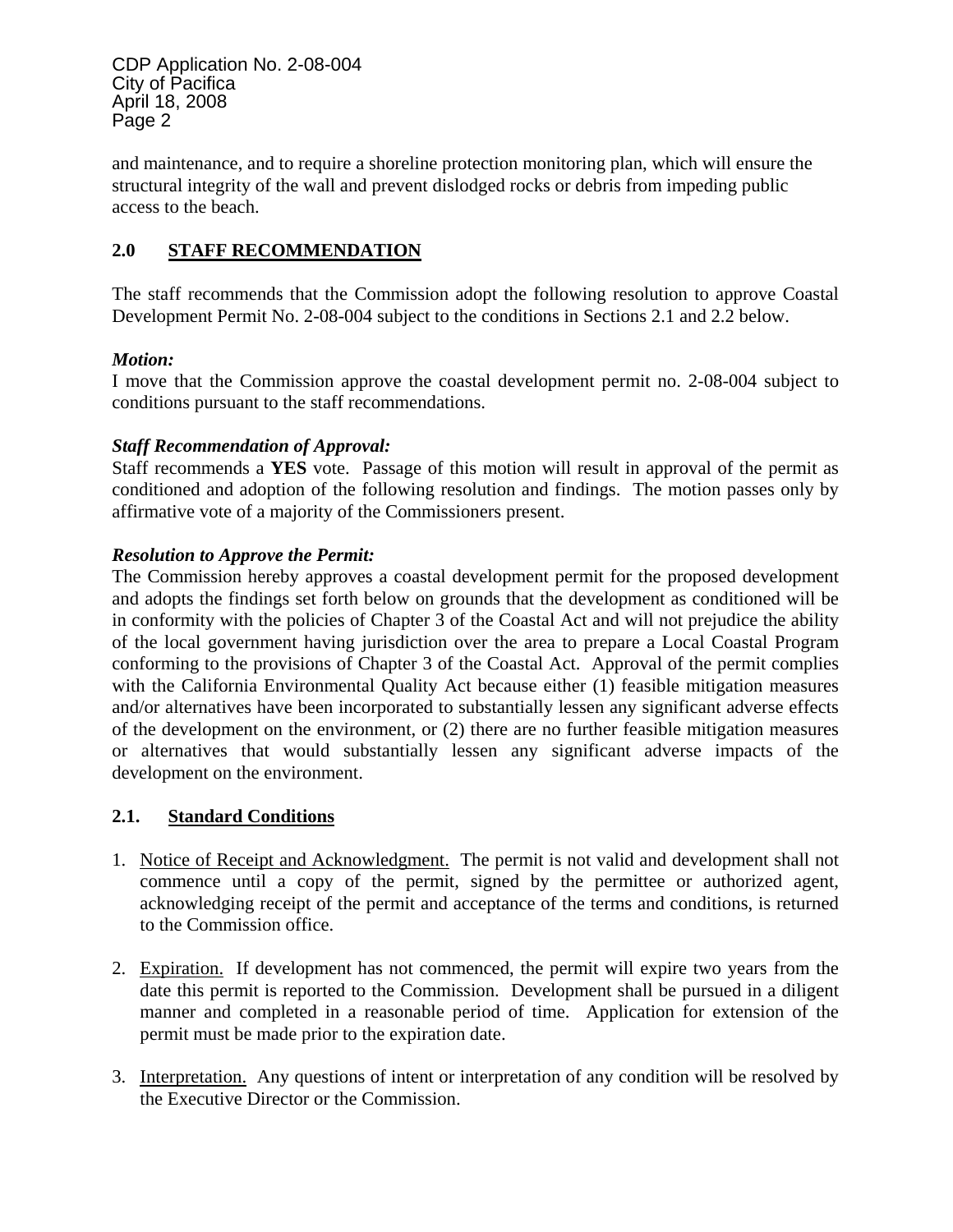- 4. Assignment. The permit may be assigned to any qualified person, provided assignee files with the Commission an affidavit accepting all terms and conditions of the permit.
- 5. Terms and Conditions Run with the Land. These terms and conditions shall be perpetual, and it is the intention of the Commission and the permittee to bind all future owners and possessors of the subject property to the terms and conditions.

## **2.2 Special Conditions**

### **1. Approved Development; Conformance to plans.**

The permittee shall undertake development in accordance with the approved final plans dated 9/27/2007 and revised 12/26/2007, 5/8/2008, and 5/28/2008. Any proposed changes to the approved final plans shall be reported to the Executive Director. No changes to the approved final plans shall occur without a Commission amendment to this coastal development permit unless the Executive Director determines that no amendment is legally required.

### **2. 'As-Built' Plans.**

WITHIN SIX-MONTHS OF COMPLETION OF CONSTRUCTION, the Permittee shall submit 'As-Built' Plans (in full-size and 11" x 17" formats with a graphic scale) to the Executive Director for review and approval. The 'As-Built' Plans shall clearly identify in site plan and cross-section all development completed pursuant to this coastal development permit. The 'As-Built' Plans shall be submitted with certification by a licensed civil engineer with experience in coastal structures and processes, acceptable to the Executive Director, verifying that the project has been constructed in conformance with the approved project plans described by Special Condition 1 above.

## **3. Repair and Maintenance.**

- A. The permittees shall maintain the existing Rockaway Beach revetment for the life of the structure.
- B. This coastal development permit authorizes repair and maintenance activities for a period of 5 years from the date of this approval only if carried out in accordance with all of the following conditions:
	- 1. Maintenance and repairs shall be limited to removal, repositioning, or replacement of rock within the footprint of the existing approved structure. The permittees shall remove or redeposit any debris, rock or material that becomes dislodged from the revetment as soon as possible after such detection of displacement occurs.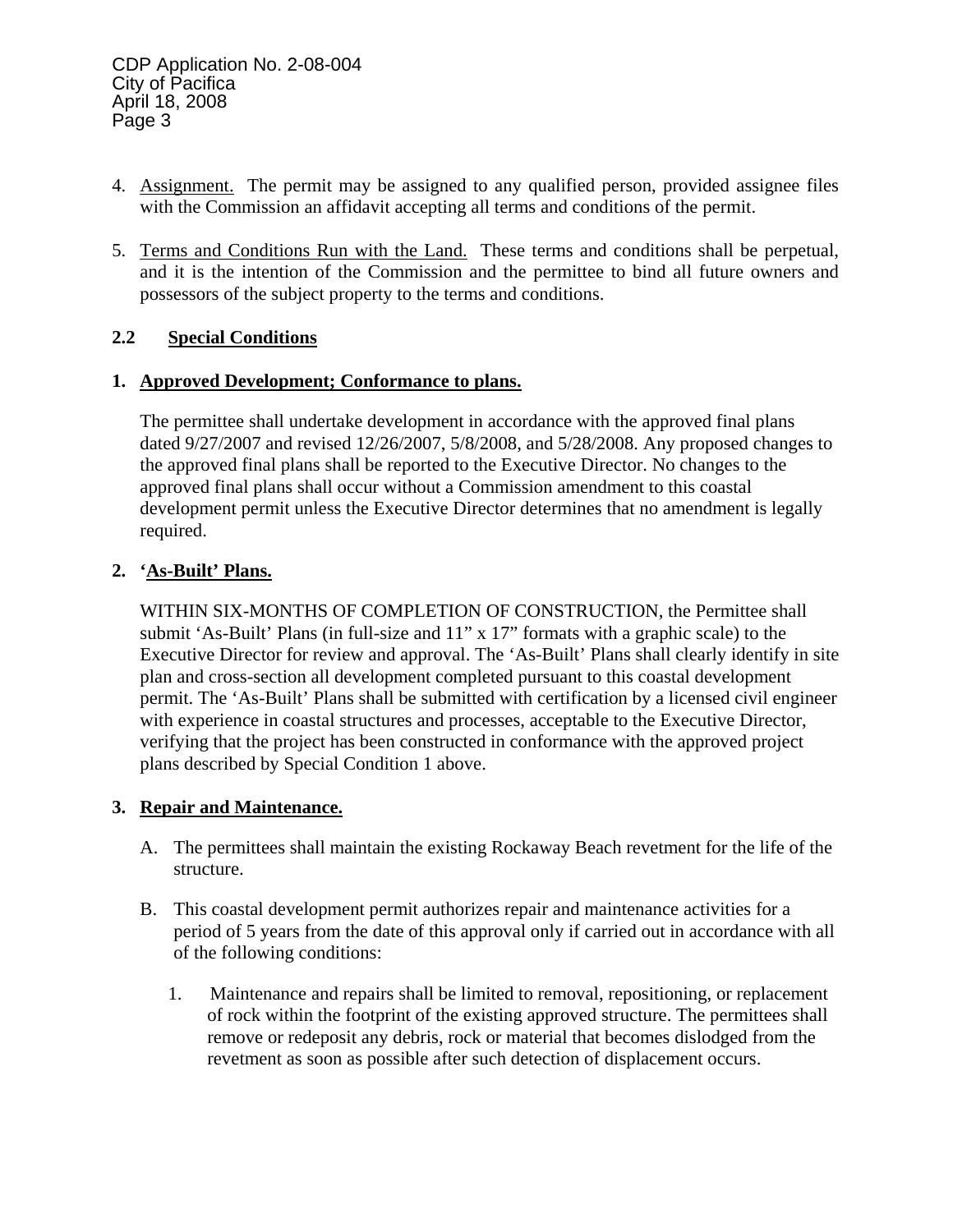- 2. No expansion or enlargement of the existing Rockaway Beach revetment is permitted.
- 3. Repair and maintenance shall conform to requirements of Special Condition 5.
- C. The Executive Director may extend the 5-year authorization specified in Subsection B for the approved repair and maintenance activities for a period not to exceed 5 years, or 10 total years from the date of this approval. The applicant shall make a request for such extension no later than 30 days before the end of the initial period.
- D. Repair and maintenance activities identified in Subsection B shall be completed as soon as possible but no later than 30 days after the discovery of the need for the repair and maintenance activity.
- E. Repair and maintenance activities other than those identified in Subsection B shall require an amendment to this permit or a new coastal development permit.

## **4. Shoreline Protection Monitoring Plan.**

- A. Monitoring reports prepared by a licensed civil engineer with experience in coastal structures and processes shall be submitted to the Executive Director for review and approval at five year intervals by May 1st of each fifth year (with the first report due May 1, 2014, and subsequent reports due May 1, 2019, May 1, 2024, and so on) for as long as the revetment exists at this location. Each monitoring report shall contain the following:
	- 1. An evaluation of the condition and performance of the approved revetment, including an assessment of whether any weathering or damage has occurred that could adversely impact future performance of the device;
	- 2. Plans and/or photographs showing any weak or potential failure areas;
	- 3. An analysis of erosion trends, annual retreat, and rate of retreat of the beach fronting the revetment which is the subject of this permit, including identification of exactly where repeatable measurements had been taken, e.g. by reference to benchmarks, survey positions, or points shown on engineering plans;
	- 4. A description and documentation of any migration or movement of rock that has occurred on the site; and
	- 5. Recommendations for repair, maintenance, modifications or other work to the device needed to correct any rock migration or structural damage, failures or weaknesses, including methods and materials to be used.
- B. If a monitoring report contains recommendations for repair, maintenance or other work beyond that which is authorized by Condition 3, the permittee shall apply for a coastal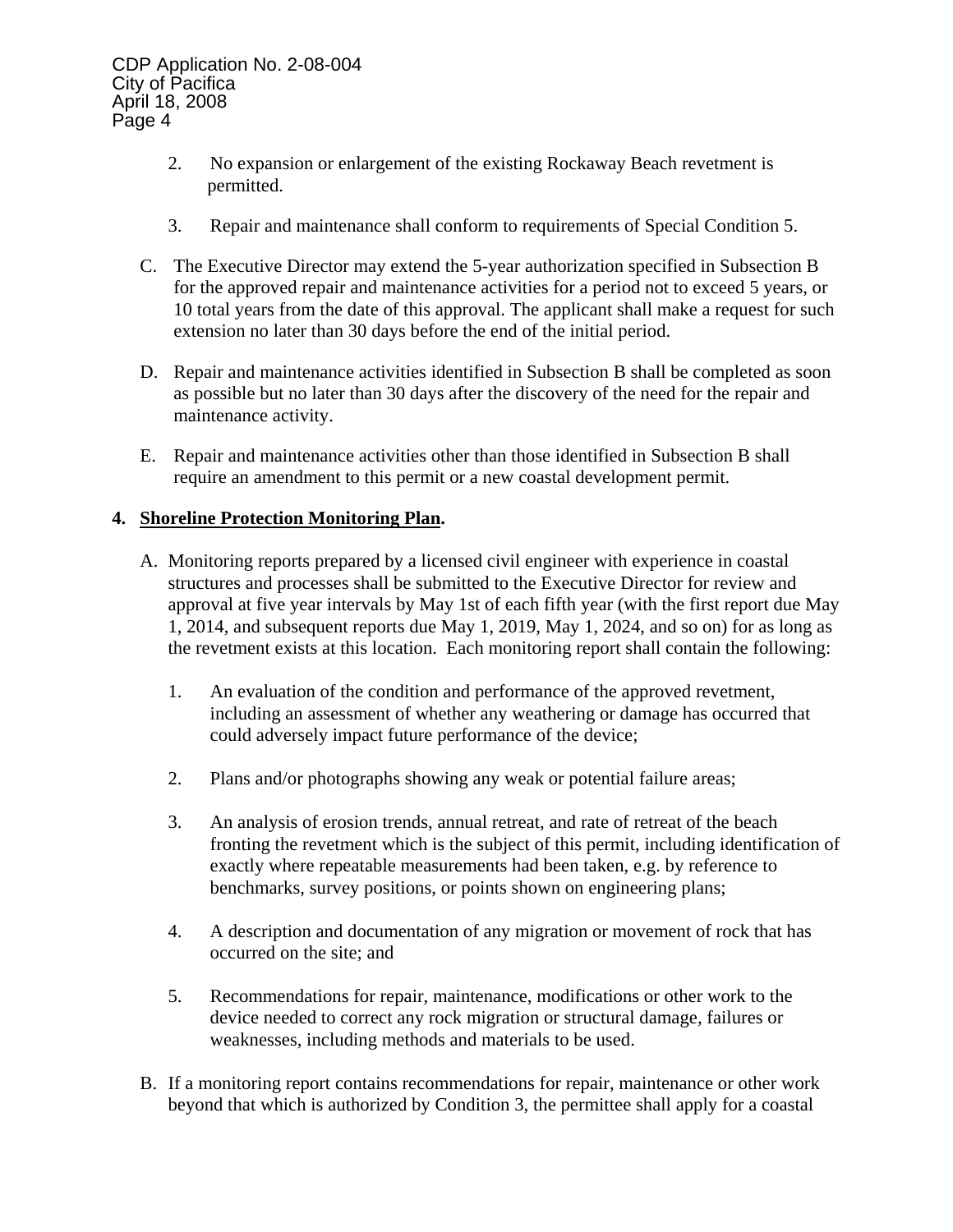development permit or coastal development permit amendment to complete such work, within 30 days of transmitting the report to the Commission.

### **5. Construction Responsibilities and Debris Removal.**

The permittee shall comply with the following construction-related requirements:

- A. Any and all debris resulting from construction activities shall be removed from the beach immediately;
- B. Staging and storage of construction machinery and debris on the beach, or in any other area that may interfere with public access to or along the shoreline, is prohibited. No construction materials or debris shall be placed where they may be subject to wave erosion or dispersion. All construction equipment, materials, and debris shall be removed from the project site immediately upon project completion. Any and all debris from construction and maintenance activities shall be disposed of appropriately in an authorized landfill or recycling facility.
- C. Construction staging shall be conducted as follows:
	- 1. Staging shall occur only from the public parking lot adjacent to the project area;
	- 2. Equipment shall be staged adjacent to the area of work and removed by the end of each day;
	- 3. Rockaway Beach Avenue, San Marlo Way, the public parking lot and the Promenade shall remain open for public access for the duration of the construction;
	- 4. Signs shall be placed to minimize impacts to public access to the parking lot and the beach.

#### **6. Assumption of Risk, Waiver of Liability and Indemnity Agreement.**

By acceptance of this permit, the applicants acknowledge and agree (i) that the site may be subject to hazards from waves, storm waves, bluff retreat, erosion, and earth movement; (ii) to assume the risks to the applicants and the properties that are the subject of this permit of injury and damage from such hazards in connection with this permitted development; (iii) to unconditionally waive any claim of damage or liability against the Commission, its officers, agents, and employees for injury or damage from such hazards; and (iv) to indemnify and hold harmless the Commission, its officers, agents, and employees with respect to the Commission's approval of the project against any and all liability, claims, demands, damages, costs (including costs and fees incurred in defense of such claims), expenses, and amounts paid in settlement arising from any injury or damage due to such hazards.

## **7. State Lands Commission Approval.**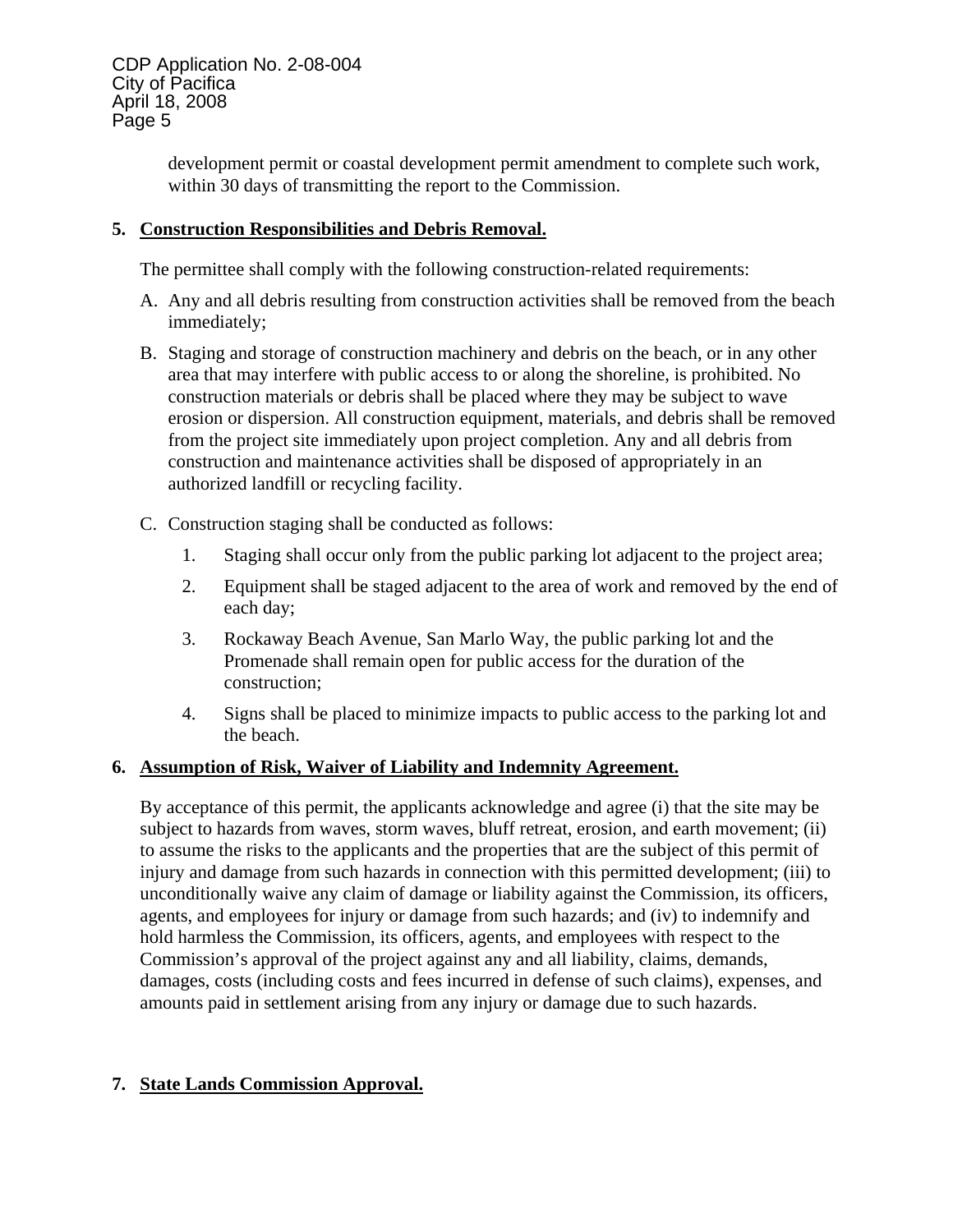> PRIOR TO ISSUANCE OF THE COASTAL DEVELOPMENT PERMIT, the applicants shall submit, for the review and approval of the Executive Director, either (1) approval of the proposed repair and placement of new rip-rap by the California State Lands Commission, or (2) a written determination by the California State Lands Commission that no such approval is required for the project.

## **3.0 Findings and Declarations**

The Commission hereby finds and declares:

## **3.1 Project Description**

The city constructed the existing seawall and revetment in 1962. The seawall protects a cul-desac located at the westerly end of Rockaway Beach Avenue, a public parking lot and a public promenade in this visitor-serving neighborhood. A narrow sandy beach is located below the seawall. Failure of the shoreline protection in this area threatens the existing public access features and public infrastructure.

In 1996 and 1998, the city performed repairs to portions of the revetment, which consisted of retrieving rock rip-rap that had spilled out onto the sandy beach, and importing new rock rip-rap. Rocks have again rolled seaward of the revetment, and several sections of the revetment are lower than the design profile, due to settlement and dislodgement of the armor stone. The proposed project would repair the northern half of the revetment and includes recovering approximately 825 tons of dislodged stone and replacing it onto the revetment, and importing 825 tons of new 10-ton stones. The rip-rap placement area is shown on **Exhibit 3**.

The rock revetment is approximately 1,100 feet long and 18 feet wide. The proposed repair would be located along the northern 550 feet of the revetment and would not increase the footprint. It would add an additional 825 tons of rock or approximately 6% of the total volume of the existing revetment.

The proposed repair would be performed in approximately four working days and staging would be conducted from the public parking lot. The public promenade and parking lot would remain open during construction, and only the portion of the beach where the equipment is being used would need to be temporarily closed. Signage would be placed to delineate areas of the beach that are temporarily closed, and equipment would be removed at the end of each working day.

## **3.2 Other Agency Approvals**

## California State Lands Commission

The portion of the revetment that is seaward of the Mean High Tide Line is located on state tidelands. The State Lands Commission (SLC) has stated that the existing structures and the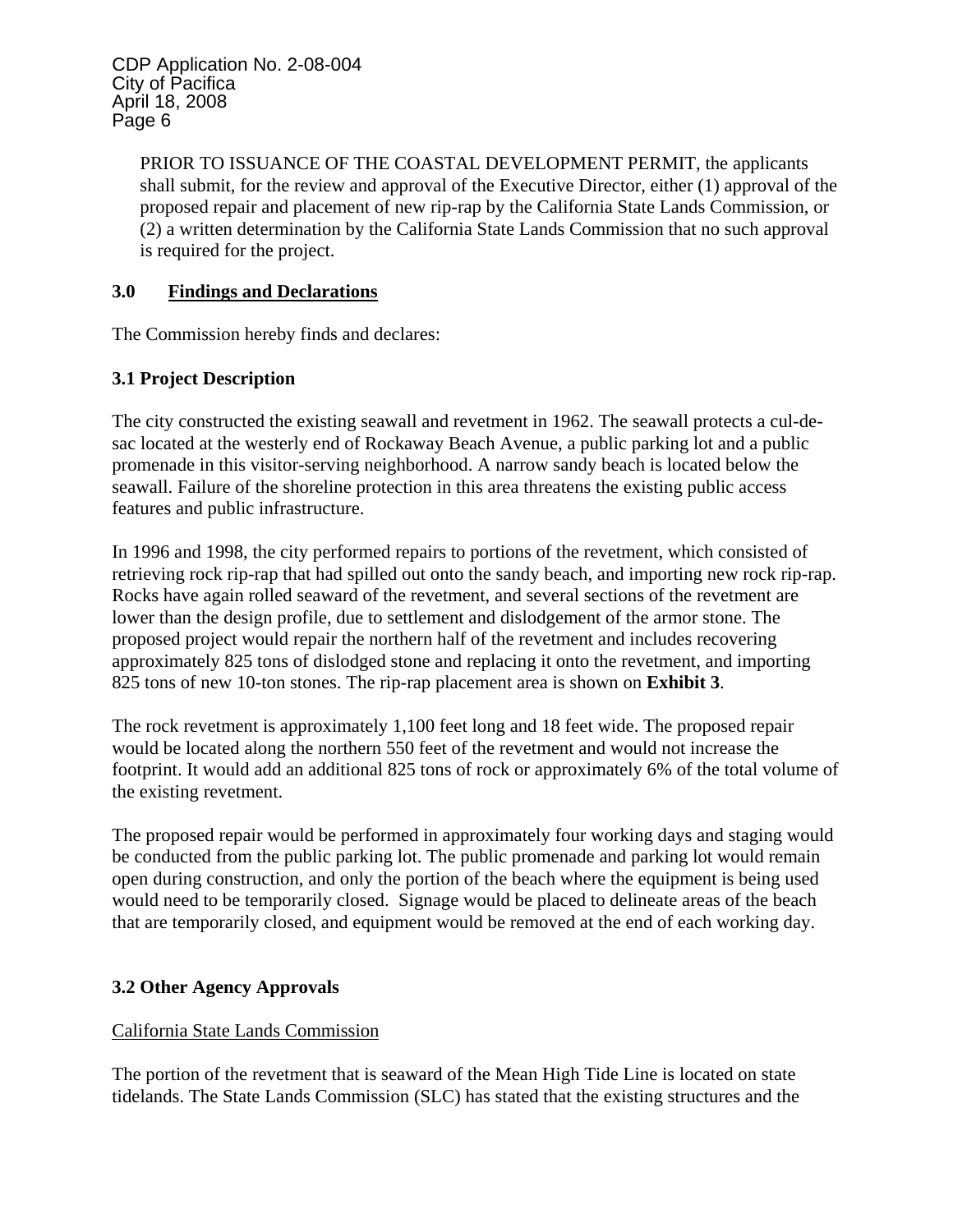proposed project would encroach onto State-owned sovereign lands, and therefore, a lease from the SLC is required. Therefore, **Special Condition 7** requires the applicant to provide the Executive Director with written verification of SLC approval of the project, prior to issuance of the permit.

## **3.3 Permit Authority, Extraordinary Methods of Repair and Maintenance, Shoreline Protection Structures**

Coastal Act Section 30610(d) generally exempts from Coastal Act permitting requirements the repair or maintenance of structures that does not result in an addition to, or enlargement or expansion of the structure being repaired or maintained. However, the Commission retains authority to review certain extraordinary methods of repair and maintenance of existing structures which involve a risk of substantial adverse environmental impact as enumerated in Section 13252 of the Commission regulations.

Section 30610 of the Coastal Act provides, in relevant part:

*Notwithstanding any other provision of this division, no coastal development permit shall be required pursuant to this chapter for the following types of development and in the following areas: . . .* 

*(d) Repair or maintenance activities that do not result in an addition to, or enlargement or expansion of, the object of those repair or maintenance activities; provided, however, that if the commission determines that certain extraordinary methods of repair and maintenance involve a risk of substantial adverse environmental impact, it shall, by regulation, require that a permit be obtained pursuant to this chapter.* [Emphasis added.]

Section 13252 of the Commission regulations provides, in relevant part:

*(a) For purposes of Public Resources Code section 30610(d), the following extraordinary methods of repair and maintenance shall require a coastal development permit because they involve a risk of substantial adverse environmental impact:*

*(1) Any method of repair or maintenance of a seawall revetment, bluff retaining wall, breakwater, groin, culvert, outfall, or similar shoreline work that involves:* 

*(A) Repair or maintenance involving substantial alteration of the foundation of the protective work including pilings and other surface or subsurface structures;* 

*(B) The placement, whether temporary or permanent, of rip-rap, artificial berms of sand or other beach materials, or any other forms of solid materials, on a beach or in coastal waters, streams, wetlands, estuaries and lakes or on a shoreline protective work except for agricultural dikes within enclosed bays or estuaries;*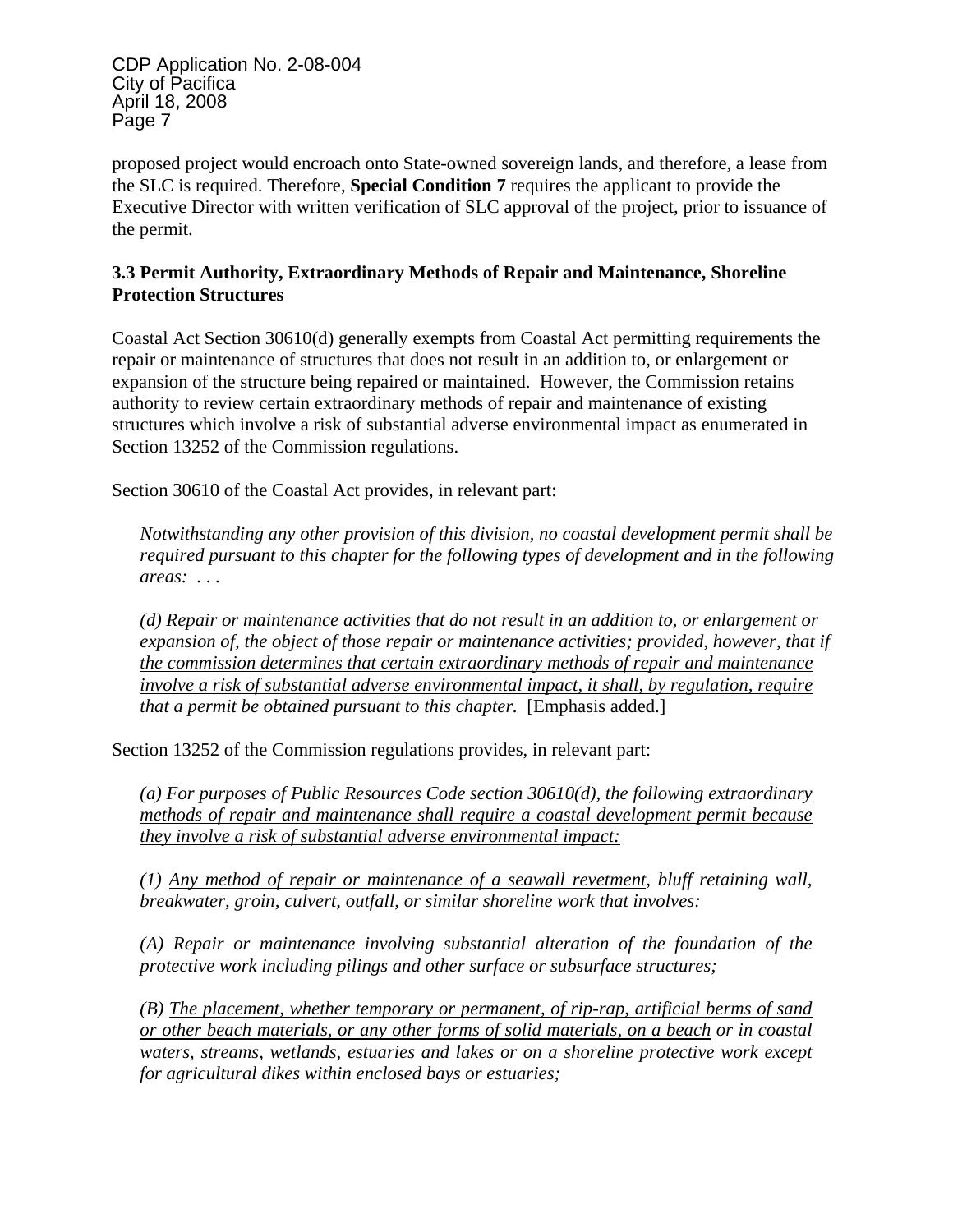*. . .* 

*(D) The presence, whether temporary or permanent, of mechanized construction equipment or construction materials on any sand area, bluff, or environmentally sensitive habitat area, or within 20 feet of coastal waters or streams.* 

*. . .* 

*(b) Unless destroyed by natural disaster, the replacement of 50 percent or more of a single family residence, seawall, revetment, bluff retaining wall, breakwater, groin or any other structure is not repair and maintenance under section 30610(d) but instead constitutes a replacement structure requiring a coastal development permit.*

[Emphasis added.]

The proposed project would not involve replacement of 50% or more of a seawall and thus, may be considered a repair and maintenance project under Section 13252(b) of the Commission's regulations. Section 13252 of the Commission's regulations requires a coastal development permit for extraordinary methods of repair and maintenance enumerated in the regulation. The proposed development involves repair to an existing revetment and placement of additional riprap on the beach. The proposed repair and maintenance therefore requires a coastal development permit under Section 13252(a)(1) of the Commission's regulations.

In considering a permit application for a repair or maintenance project pursuant to the abovecited authority, the Commission reviews whether the proposed *method* of repair or maintenance is consistent with the Chapter 3 policies of the Coastal Act. The Commission's evaluation of such repair and maintenance projects does not extend to an evaluation of the conformity with the Coastal Act of the underlying existing development.

## **3.4 Public Access**

Section 30210 of the Coastal Act states:

*In carrying out the requirement of Section 4 of Article X of the California Constitution, maximum access, which shall be conspicuously posted, and recreational opportunities shall be provided for all the people consistent with public safety needs and the need to protect public rights, rights of private property owners, and natural resource areas from overuse.* 

Section 30211 of the Coastal Act states:

*Development shall not interfere with the public's right of access to the sea where acquired through use or legislative authorization, including, but not limited to, the use of dry sand and rocky coastal beaches to the first line of terrestrial vegetation.*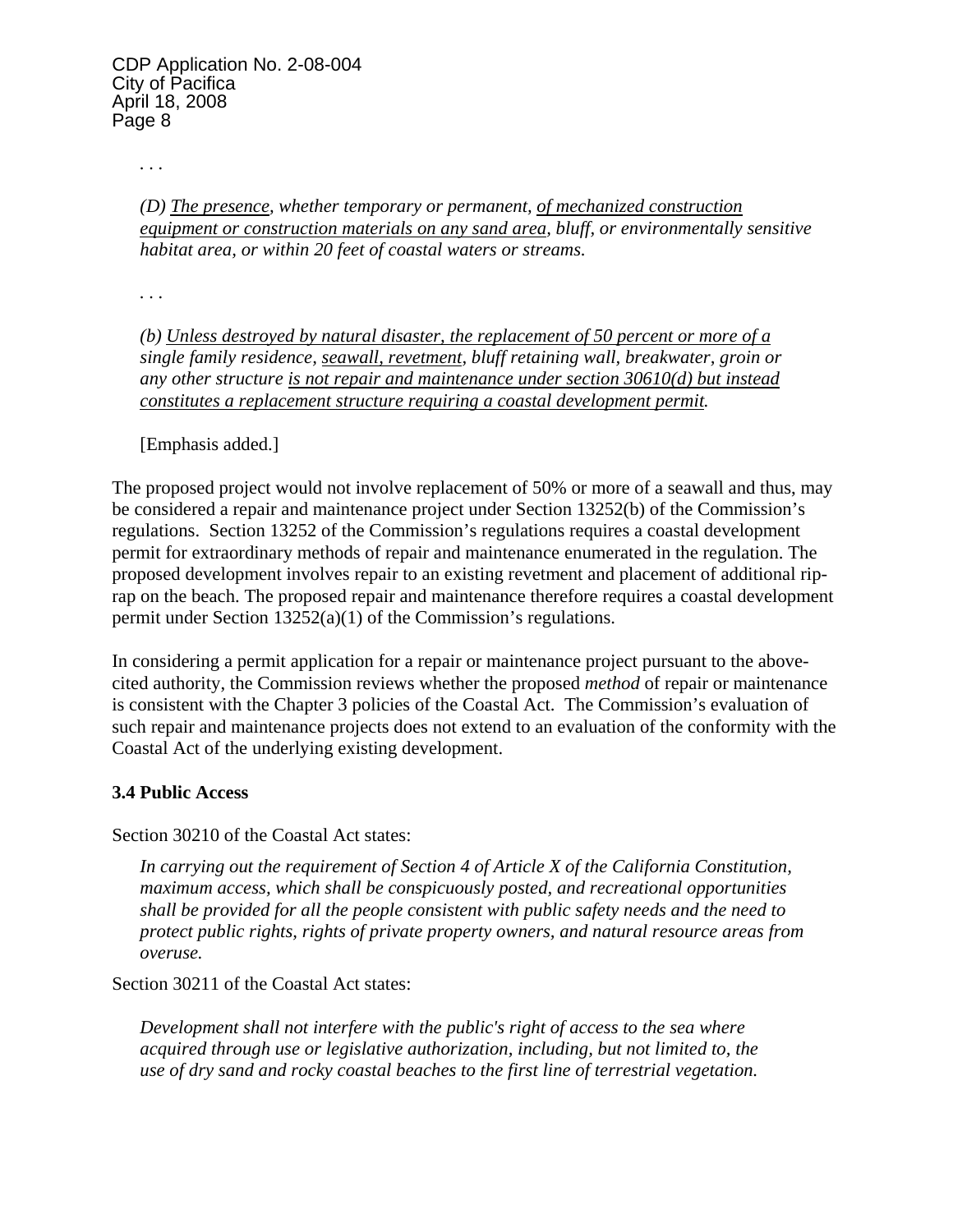The existing seawall and revetment protect the public Promenade, which as an important public access feature in Pacifica. Repair of the revetment and seawall would ensure protection of this access.

The public Promenade, public parking lot and beach would only be affected for the duration of the project, which would be approximately 4 days, and only the area with equipment in it would be closed. Construction equipment would be staged at the public parking lot and would be removed by the end of each day.

The rock revetment is approximately 1,100 feet long and 18 feet wide. Some of the rocks have now become dislodged and lie seaward of the permitted footprint, impeding lateral public access along the beach. Under the proposed repair, these rocks would be removed from the beach, restoring the area of lateral access. (See **Exhibit 3**.)

If rocks become dislodged from the revetment in the future, they could obstruct public access along the beach inconsistent with Coastal Act Sections 30210 and 30211. **Special Condition 4** provides for a Shoreline Protection Monitoring Plan, which requires the city to survey the rock revetment and report the conditions to the Executive Director every five years, including a description of any migration or movement of rock that has occurred on the site and recommendations for repair and maintenance to the revetment, thereby preventing future debris from impeding public access on the beach. In addition, **Special Condition 3** requires the city to remove or replace any debris, rock or material that becomes dislodged during construction or after completion of the revetment as soon as possible, but no later than 30 days after the discovery of the need for the maintenance, thereby limiting the amount of time future potential debris on the beach would impede lateral access. Together, these conditions ensure that the beach fronting the revetment will remain free from debris and any rock dislodged from the revetment, and that lateral access along the beach will not be impeded, consistent with Coastal Act Sections 30210 and 30211.

Therefore, the Commission finds that the project is consistent with Sections 30210 and 30211 of the Coastal Act.

## **3.5 Geologic Hazards and Shoreline Erosion**

Section 30253 of the Coastal Act states:

*New development shall: (1) Minimize risks to life and property in areas of high geologic, flood, and fire hazard. (2) Assure stability and structural integrity, and neither create nor contribute significantly to erosion, geologic instability, or destruction of the site or surrounding area or in any way require the construction of protective devices that would substantially alter natural landforms along bluffs and cliffs.*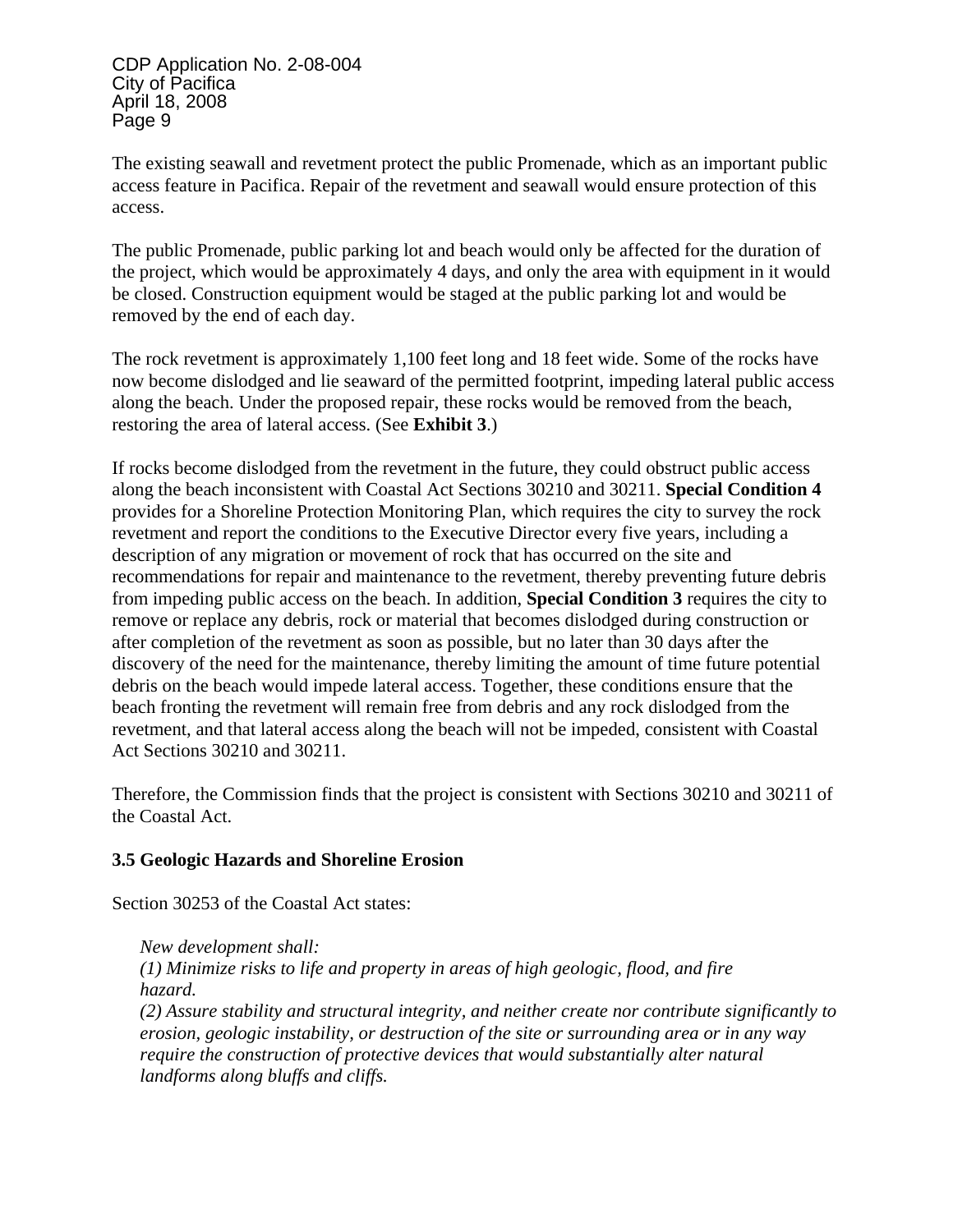Section 30253 requires that new development minimize risks to life and property and assure stability and structural integrity, and neither create nor contribute to erosion or geologic stability. The proposed repair and maintenance project has been designed and approved by Skelly Engineering, a licensed engineer. The purpose of the proposed project is to maintain and repair the existing Rockaway Beach revetment. The project is designed to improve the stability and structural integrity of the existing structure.

In order to assure stability and structural integrity of the revetment and seawall, **Special Condition 4** provides for a Shoreline Protection Monitoring Plan, designed to assess movement of the revetment and prevent future failure. The Shoreline Protection Monitoring Plan requires that revetment and beach profile measurements be taken every five years by a licensed professional engineer or surveyor, and that results of the survey be reported to the Executive Director, together with recommendations for any necessary maintenance work. Pursuant to **Special Condition 3**, the City is responsible for removing or replacing any rock or material that becomes dislodged from the revetment as soon as possible, consistent with Coastal Act permit requirements.

The proposed development is located on the Pacifica shoreline, in an area subject to inundation and extreme wave forces, as well as shoreline retreat and erosion. Although the project has been designed by a licensed engineer, the location of the revetment and seawall expose these structures to powerful shoreline processes. The construction of shoreline protection structures involving the use of heavy construction equipment and the placement of large boulders is inherently hazardous. Because the City voluntarily proposes to undertake an inherently hazardous activity, the Commission imposes **Special Condition 6**, requiring the applicant to assume the risks of any injury or damage from such hazards, waive any claim of liability against the Commission for such injury or damage, and indemnify the Commission against any resulting third party claims or liability.

The Commission finds that the project is conditioned to minimize risks to life and property, assure stability and structural integrity of the revetment and seawall, and neither create nor contribute significantly to erosion, geologic instability, or destruction of the site or surrounding area, and is therefore consistent with Section 30253.

## **3.6 California Environmental Quality Act (CEQA)**

Section 13096 of the California Code of Regulations requires Commission approval of Coastal Development Permit applications to be supported by a finding showing that the application, as conditioned by any conditions of approval, to be consistent with any applicable requirements of the California Environmental Quality Act (CEQA). Section 21080.5(d)(2)(A) of CEQA prohibits a proposed development from being approved if there are feasible alternatives or feasible mitigation measures available which would substantially lessen any significant adverse effects which the activity may have on the environment.

The Commission incorporates its findings on Coastal Act consistency at this point as if set forth in full. The proposed project has been conditioned to mitigate or eliminate any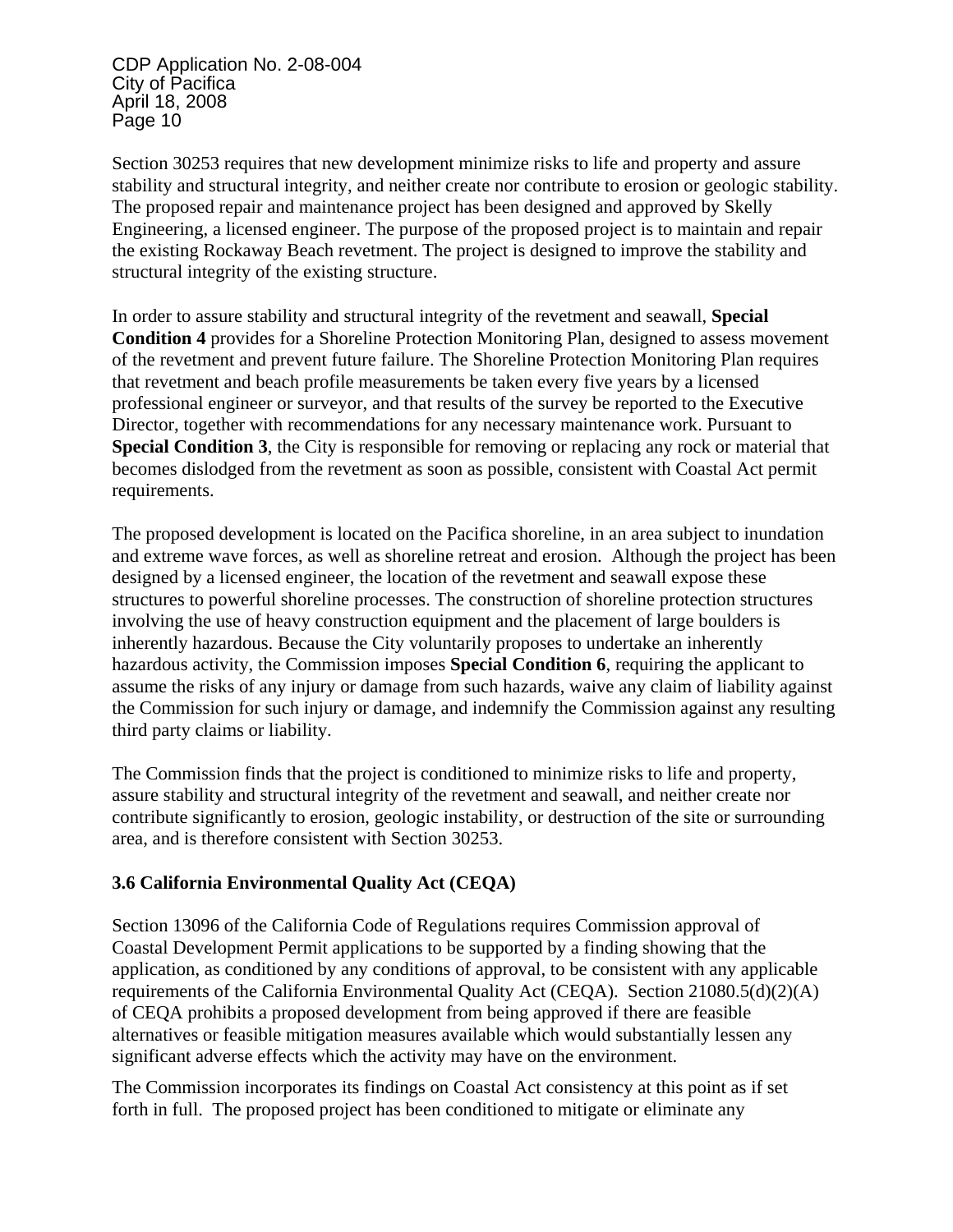significant impacts to public access and geologic hazards. As discussed above, as conditioned, there are no feasible alternatives or feasible mitigation measures available, beyond those required, which would substantially lessen any significant adverse impacts which the development may have on the environment. Therefore, the Commission finds that the proposed project has been conditioned to mitigate the identified impacts and can be found consistent with Coastal Act requirements to conform to CEQA.

### **EXHIBITS:**

- 1. Regional map
- 2. Project location map
- 3. Plat map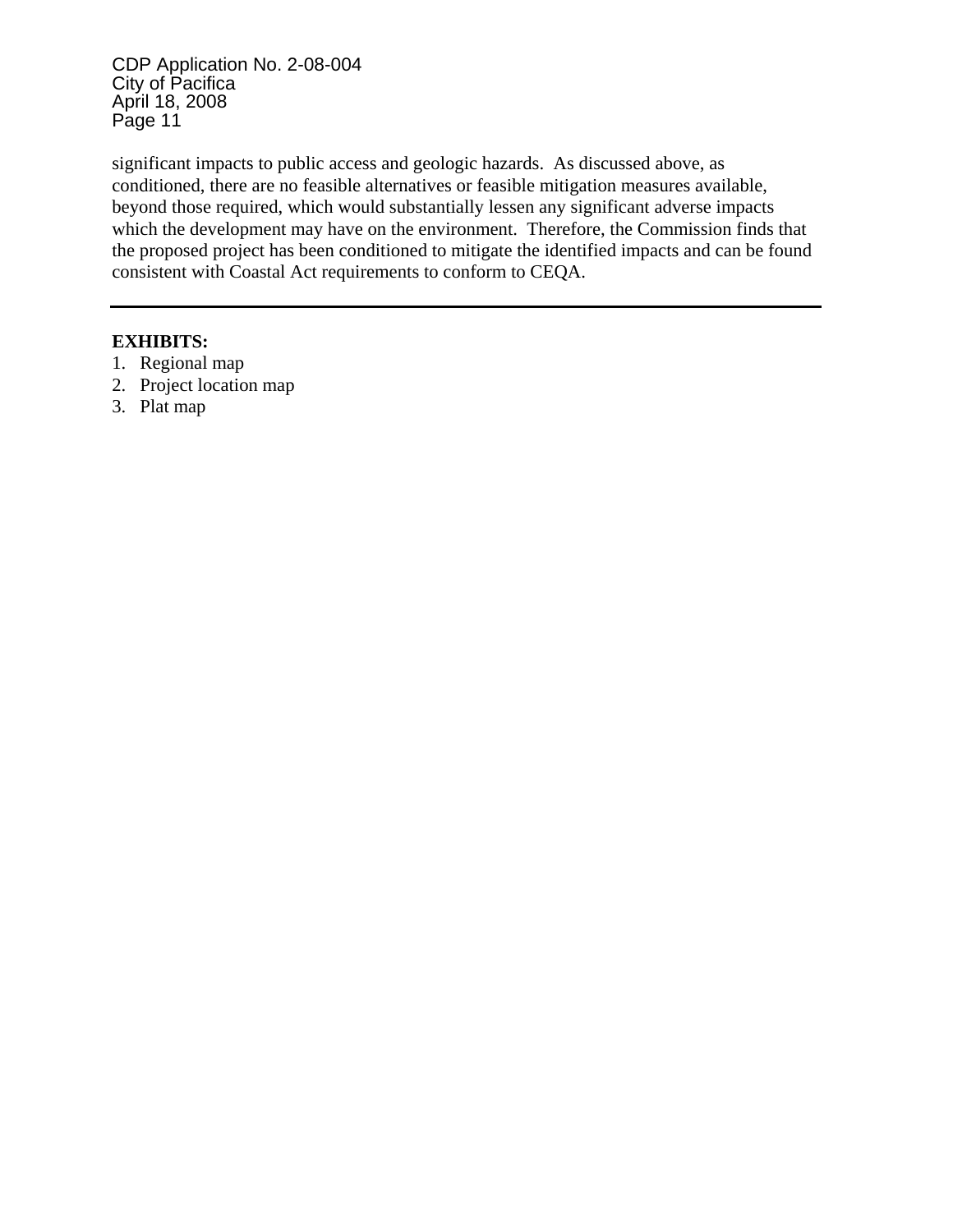

**Application No. 2-08-004 City of Pacifica**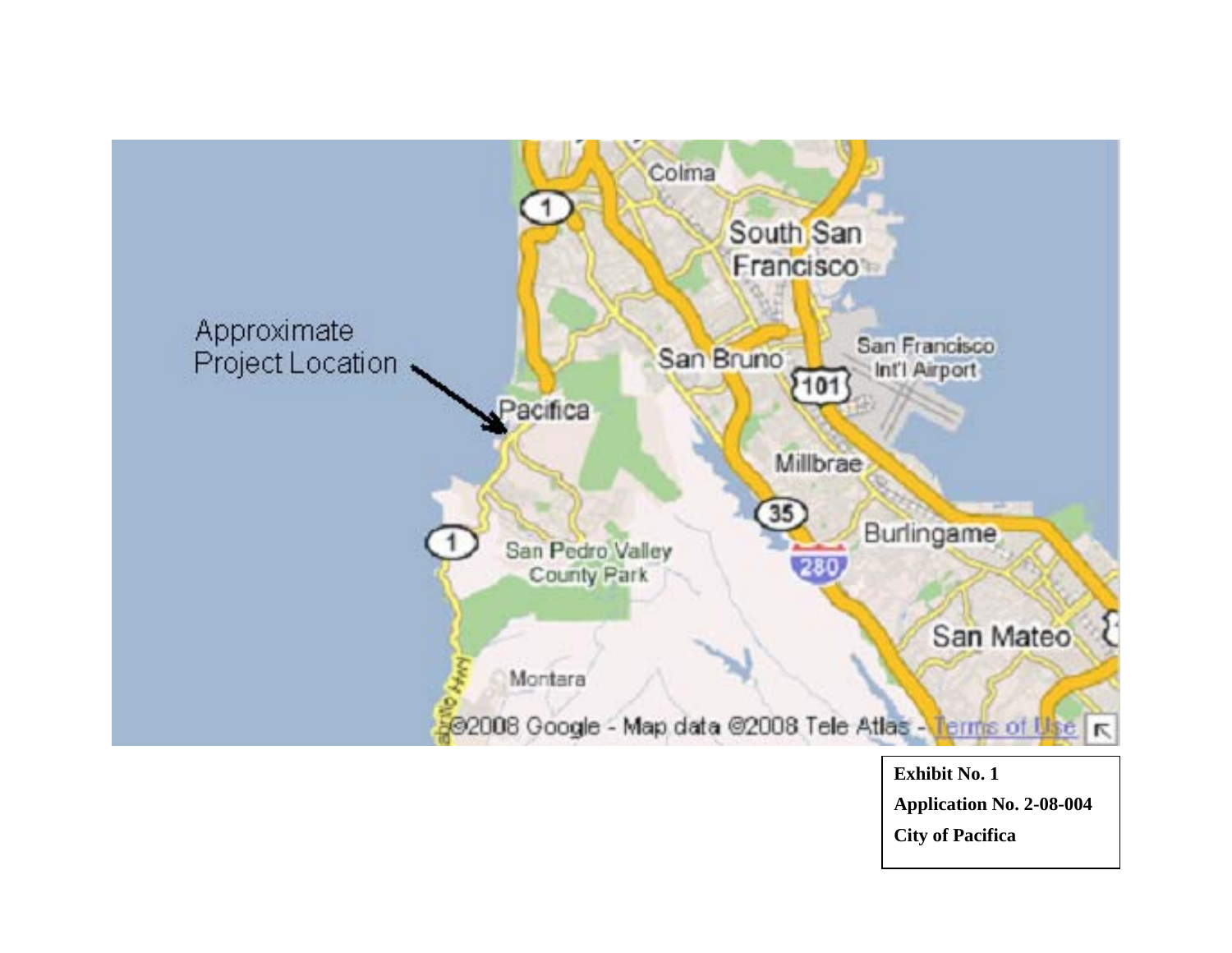

**City of Pacifica**